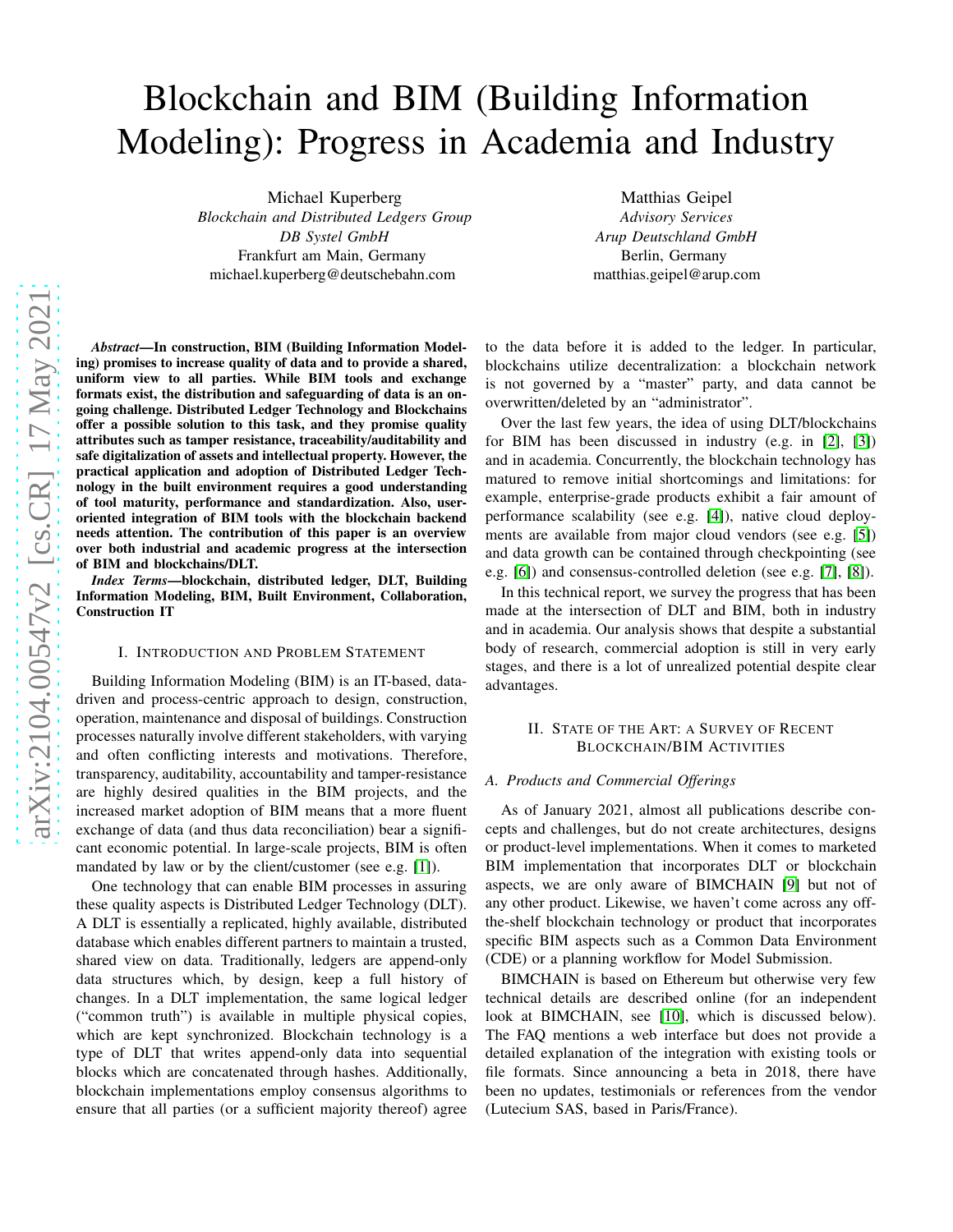# *B. Research Projects and Non-Survey Publications*

In the following, we analyze recent publications (in alphabetical order), from 2019 and later.

In [\[11\]](#page-4-10), Akbarieh et al. assess blockchain technology as a method to securely store building log-book data which contains all information about building's elements and materials following a "smart material passport" approach. The goal would be to increase the trustworthiness of material quantities and digital construction data throughout the whole building life cycle. The use of smart contracts is discussed for providing a digital "terms and conditions" equivalent and for providing a sound data base that links into BIM, GIS and related Common Built Environment applications. The paper qualifies itself as a literature review; no specific implementations of a blockchainbased material passport are being mentioned or referenced.

In [\[12\]](#page-4-11), Dounas et al. present a software prototype that integrates BIM (using Revit) with the Ethereum blockchain technology, utilizing smart contracts. They utilize Grasshopper, a visual programming language and environment that runs within the Rhinoceros 3D computer-aided design (CAD) application. The authors envision DAO-like collaboration and consensus-based decision making involving the BIM design phase participants. The prototype employs IPFS as distributed file storage, but the authors do not discuss the issues of privacy that arises when using IPFS. The paper displays several screenshots and design overviews, and the source code of the smart contracts and of the developed plugins is provided in a public Github repository.<sup>[1](#page-1-0)</sup>

In [\[13\]](#page-4-12), Fitriawijaya et al. describe a small Ethereum-based prototype for supply chain management in the context of BIM. They stress the importance of reputation building, in addition to the actual tracking of goods. However, their description of the prototype remains abstract, and it appears that it has not been tested publicly. The authors do not describes the disadvantages of choosing Ethereum as technology, and do not report whether an integration with commercial BIM tools has been attempted.

In [\[14\]](#page-4-13), Hijazi et al. discuss the integration of BIM and blockchains. A high-level architecture of the integration is suggested, but no implementation is reported and no technology/product choice is specified. The paper also mentions that the authors assessed BIMCHAIN, but does not provide any insights or further findings.

In [\[15\]](#page-4-14), Hunhevicz et al. propose a financial risk-reward system for the Integrated Project Delivery (IPD). A reference to Elghaish et al. [\[16\]](#page-5-0) shows the proposed use of Hyperledger Fabric for IPD. The authors state that there could be Hyperledger-independent solutions that go beyond financial applications, and that the digitalization of processes and the creation of incentive mechanisms both allow more automation and increased transparency in project delivery. A blockchain-based integrated project delivery has the potential to provide an incentive to all stakeholders to optimally manage project resources - an intention that is in line with the overall project success. However, no details such as an implementation roadmap or design-level refinements are proposed. No actual trials have been commenced and the paper does not mention the downsides to the proposed approach.

In [\[17\]](#page-5-1), Hunhevicz and Hall investigate the integration of digital information with management and contracts. According to them, such an integration can increase efficiency, transparency and accountability in construction processes between all stakeholders. The proposed approach utilizes a blockchainbased economic incentive system without laying out any details in regards to a concrete way to implement those. The concept aims at the weak points of the constrution sector (i.e. lack of productivity, transparency and sustainability) and proposes to tackle them with a blockchain-based incentive system. There is no implementation referenced by the paper and no actual trials have been commenced throughout the research. The paper does not discuss any possible shortcomings of the proposed idea. which does not imply that there aren't any.

In [\[18\]](#page-5-2), Hunhevicz and Hall provide an overview of proposed use cases for blockchain technology in the AEC sector, and combine this overview with a decision tree to answer the question whether a distributed ledger application is required or not. The authors provide a matrix that shows which papers look into which use cases. While many papers and consultancy report exist that talk about *single* use cases, the authors managed to provide an overview on the fragmented research landscape in terms of which of the investigated use cases do require a blockchain-based solution. [\[18\]](#page-5-2) does not propose any concrete implementation or system; correspondingly, no actual trials are described. The paper lists limitations of blockchain based use cases for each of the individual sections that the authors chose to structure the use case landscape with. A further paper [\[19\]](#page-5-3) (also from Hunhevicz and Hall) is very similar to [\[18\]](#page-5-2).

In [\[20\]](#page-5-4), Hunhevicz et al. propose an Ethereum-based prototype that aims at increasing data quantity and quality in construction design projects by using smart contracts and incentive mechanisms. The high-quality data at the end of the design phase often shows to be a problem for the stakeholders trusted with the operation of a building. The paper shows an Etherum-based prototype that aims at an increased quality in BIM data sets. Smart contracts ensure that a project step can only be started once the preceding step (e.g. a sign off of a design) has been completed. This approach goes hand-in-hand with an incentive system intrinsic to the proposed solution. Stakeholders are not only required to complete steps but also incentivised to do so by the issuance of currency, reputation or securities. The paper shows how incentives and smart-contract based processes can increase the data quantity and quality in construction design projects. The authors acknowledge the current cost associated with the use of the Ethereum blockchain mainnet and also agree that other distributed ledger solutions can be used as well.

In [\[21\]](#page-5-5), Lemeš provides an overview on the potential

<span id="page-1-0"></span><sup>&</sup>lt;sup>1</sup>The last sentence in the paragraph has been corrected on May 16th, 2021 to reflect that the source code described in [\[12\]](#page-4-11) is publicly available, see reference 29 in the original paper.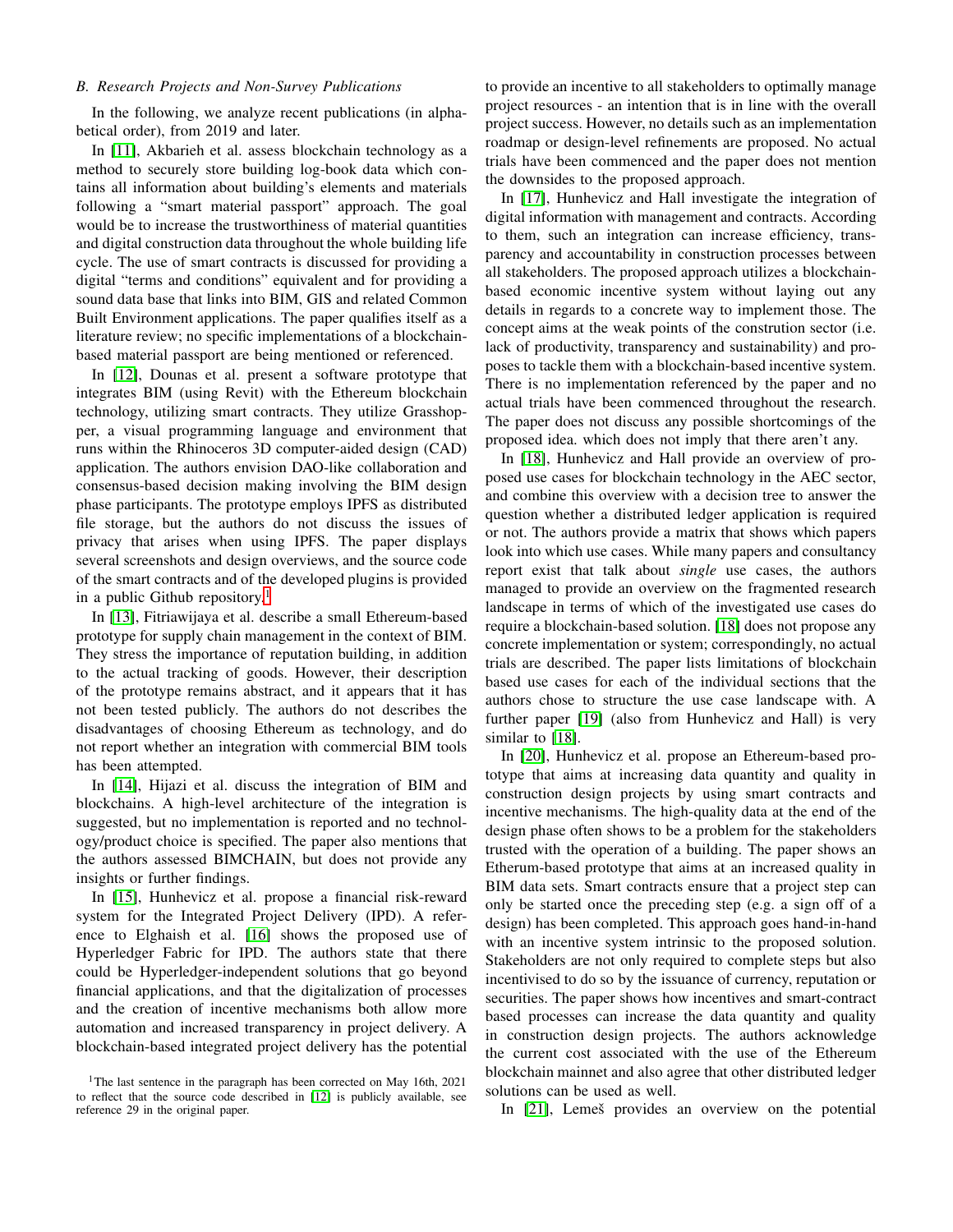benefits of a blockchain-based approach for collaborative design, such as information security. The paper also discusses the time it will likely take the Architecture, Engineering and Construction sector to adopt Blockchain technology. The author postulates that in order to stay ahead of their respective competition, Engineering firms are required to adapt to new paradigms and to leverage any available technology so the increasing complexity of modern engineering products doesn't pose a threat to their business. As modern design teams are often geographically separated, the need for reliable and tracable data is increasing. According to Lemeš, Blockchain technology provides an approach to achieve this without the need for a centralized authority that is prone to external attacks in this highly trust-dependent environment. The paper provides an purely theoretical view on the state of Blockchain technology in AEC and does not feature an actual implementation. The author mentions relevant down-sides to the blockchainbased approach but still manages to show that the benefits outnumber the disadvantages depending on the use case. At the same time, it is apparent that the adoption of Blockchain technology is still in early adoption stage.

In [\[22\]](#page-5-6), Li et al. investigate whether and how pairing Blockchain Technology with BIM, IoT and decentralised autonomous organisations (DAOs) can provide better traceability and better record keeping of products, services and activities in the construction sector, as recommended by the UK Government. The study specifically proposes the integration of BIM, IoT, DLT and smart contracts to achieve semi-automated maintenance and repairs of built assets. By augmenting a maintenance step with a human confirmation that the work has been done satisfactorily, the DAO would release a payment and update the data in the CAFM (Computer Aided Facilities Management) system. Other information such as certifications or schedules would be added to the information model. The proposed system shall have a positive impact on the reduction of human errors and of administrative overhead by facilities managers, as well as on the productivity and on the creation of new business models. Additionally, the scalability of DLT and the interoperability of the various systems (DAO, CAFM, blockchain) are mentioned as limitations for the proposed approach. Unfortunately, the paper does not include an implementation and thus cannot report on the "lessons learned".

In [\[23\]](#page-5-7), Li et al. propose an approach for the integration of DLT, BIM, IoT and Smart Contracts and evaluate a proofof-concept of a simulated installation task in a BIM-based project using a smart contract. The smart contract was coded using PyCharm. The simulation translates the BIM Employers Information Requirements (EIRs) into smart contract code. IoT-based devices measure the quality of the installation and the results trigger ("authorize") or prevent a payment in the smart contract. The proof-of-concept shows how some of the many gaps the overlap of DLT, BIM and IoT might be closed. While the paper shows excerpts of the smart contract code, it is not clear whether the code has actually been deployed to a blockchain capable of smart contract execution, and what challenges this would bring with it.

In [\[24\]](#page-5-8), Li et al. look at the current state of DLT in the Built Environment and the construction sector. The chosen methodology is a literature review; the authors compiled a list of challenges and opportunities and analysed the regional spread of the origin of reviewed papers. Consequently, no actual trials or implementation steps have been in this paper.

In [\[25\]](#page-5-9), Li et al. propose a multi-dimensional (i.e. social, technological and political) emergent framework to form the basis of DLT adoption within the construction sector. While the technical dimension deals with the implementation of the technical architecture of DLT, the social dimension looks at the impact DLT will have on society and the political dimension represents the environment in which DLT will be established. The authors expect that the proposed framework will be utilized for a wide range of investigations; the framework does not include code or design. A fourth dimension covering the process aspects is envisioned but not discussed in more detail.

In [\[26\]](#page-5-10), Li and Kassem provide an overview on the outcome of seven semi-structured interviews with industry practitioners and academics on the topic of DLT in the construction industry. The authors acknowledge that the number of interviews (7) provides only a limited perspective of DLT in the construction sector and they conclude that DLT is not a stand-alone solution for the the challenges that the construction industry faces, but that DLT can be a part of the solution.

In [\[27\]](#page-5-11), Nawari and Ravindran discuss Blockchain technologies for use in the BIM Workflow Environment. However, their work does not include an implementation, though they discuss specific technologies such as Hyperledger Fabric. In [\[28\]](#page-5-12), Nawari and Ravindran put DLT/Blockchains and BIM in the context of post-disaster recovery and construction; they present a framework and suggest using Hyperledger Fabric, though no actual implementation is reported. In [\[29\]](#page-5-13), Nawari and Ravindran explore the potentials of blockchains/DLT in BIM and the Built Environment context. In [\[30\]](#page-5-14), the same authors consider this topic based on literature research. At the end, none of the four publications [\[27\]](#page-5-11)–[\[30\]](#page-5-14) presents an implementation or a detailed implementation design.

In [\[31\]](#page-5-15), Peherstorfer combines BIM models storage in a Git repository (which itself uses cryptographic hashes to ensure tamper-proofness of commits), with a release management workflow that is realized as an Ethereum smart contract. Peherstorfer's resulting ChangeManager is a workflow that claims transparency, traceability/accountability and immutability of persisted data; he has also created a prototype (with a C# WPF frontend) and compares it to blockchain-less solutions concerning costs and security. The downside of using Git is that it requires non-IT personnel to understand the Git concepts, which can be complex even for experienced programmers. Also, the author discusses the high costs and volatility of Ethereum gas if the approach would be deployed on the public mainnet without storing large model files on cheap Git hosting; tool maturity is another aspect where Peherstorfer sees a need for improvement.

In [\[32\]](#page-5-16), Pradeep et al. perform a literature review (looking at publications from 2018 and earlier), and summarize both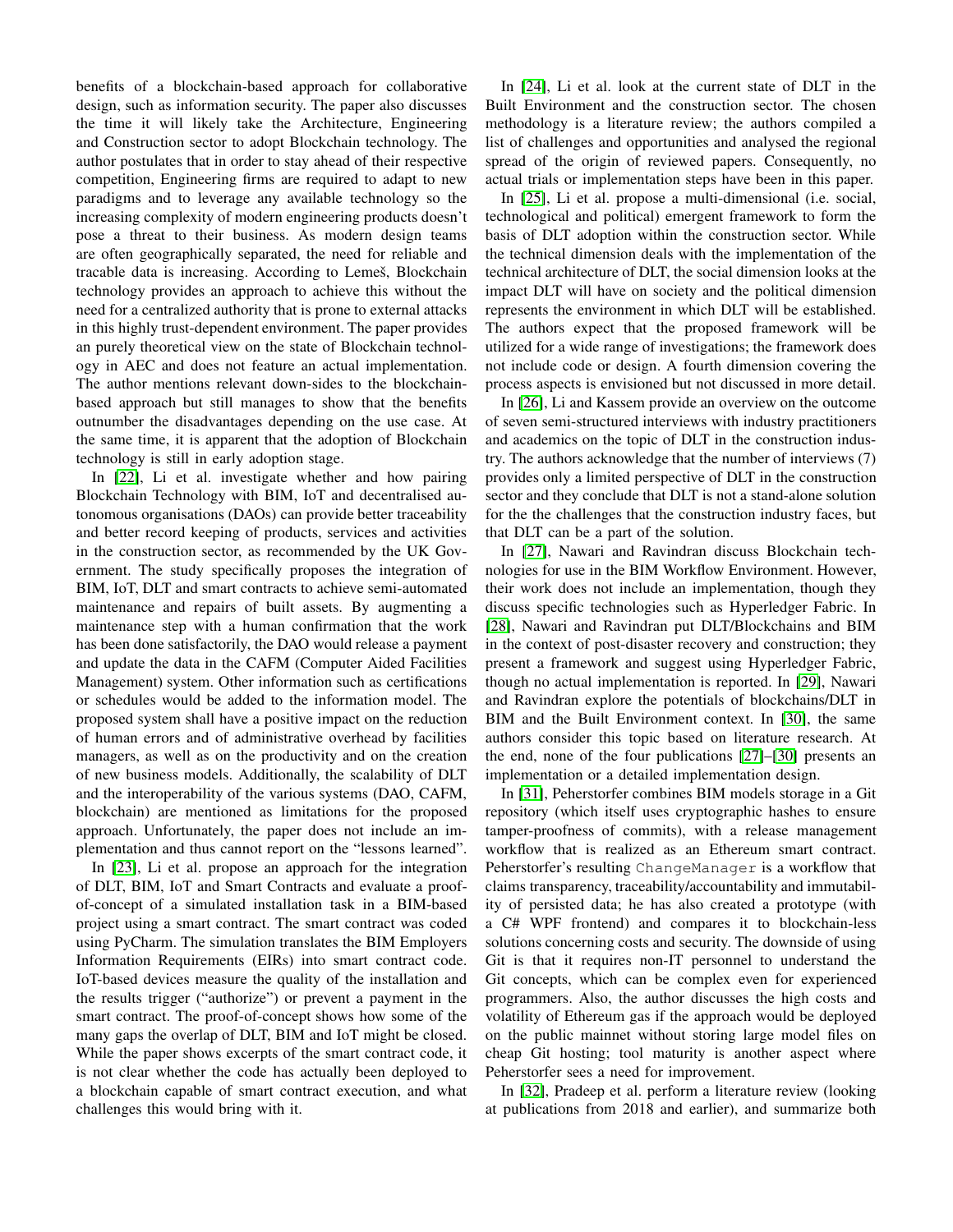the chances and the limitations of Blockchain technology in construction. Among other topics, their survey picks up the relationship between the CDE (Common Data Environment) repository and the role of the DLT as a repository. However, DLT advances in term of performance, scalability, efficiency, privacy are not discussed in [\[32\]](#page-5-16), and the authors do not cover any DLT product beyond Ethereum and IOTA.

In [\[10\]](#page-4-9), Pradeep et al. analyze the beta version of the BIMCHAIN product (cf. Sec. [II-A\)](#page-0-0), based on a list of eight essential functional requirements that the authors set up in the paper: (1) enable a traceable (time-stamped and multisignature) exchange of data; (2) enable the recording of interactions protected against unauthorized access by *thirdparty* access (incl. tampering); (3) ensure that the interactions records are auditable and transparent; (4) protect the records from unauthorized modification even when the modification attempts originate from "insiders", i.e. not from external "third parties"; (5) enable the allocation of Intellectual Property rights, and additionally assigning and controlled transfer of ownership to material and immaterial assets; (6) ensure that off-chain storage is secure not just in terms of proof-ofintegrity, but also protects against data loss which is more likely if the off-chain data is neither replicated nor distributed nor decentralized; (7) evaluation of the data and the processing of events shall happen through trustworthy smart contracts which codify criteria, rules and postconditions; and (8) data from IoT devices and sensors shall be recorded "autonomously", i.e. the BIM model self-updates based on the data received. The analysis is performed through desk research and not in a real construction/design project. Of the above eight requirements, Pradeep at al. say that BIMCHAIN as capable of only four to five.

In [\[33\]](#page-5-17), Siountri et al. propose a high-level system architecture encompassing Blockchain, IoT and Cloud computing for solving informational and security challenges within the environment of museums. However, the proposed architecture has not been implemented; the paper focuses on the role of blockchain for access privileges and traceability.

In [\[34\]](#page-5-18), Sreckovic et al. perform a literature review and discuss how BIM workflows could benefit from the decentralized nature of blockchain-based applications (i.e. "DApps"). The authors propose a conceptual model for the implementation of a blockchain-based and DApps-using design process. A concrete implementation is not being referenced; the development of a design-phase framework for model-based communication is mentioned but not specified. The authors do reference an ongoing research project called "BIMd.sign" ("BIM digitally signed with blockchain in the design phase") funded by the Austrian Research Promotion Agency (FFG) and to be finalized by July 2022.

In [\[35\]](#page-5-19), Tezel et al. set up the requirements for a construction supply structure facilitated by blockchain technology. The authors use qualitative methods (i.e. 17 interviews with subject matter experts) and SWOT analysis to explore the level of preparedness of construction supply chains. With its focus on investigation, the paper does not provide any technical designs

and does not report on implementations.

In [\[36\]](#page-5-20), Xue and Lu present a semantic differential transaction (SDT) approach which aims at reducing the information redundancy that blockchain-enabled BIM setups tend to bring with them. Instead of storing an entire BIM model or its unique digital fingerprint on the blockchain, the SDT approach captures local changes to the model and assembles them into a BIM change contract (BCC). This allows for an easy synchronization of BIM changes as the entire version history of a BIM project is a chain of timestamped BCCs. The authors use IFC (Industry Foundation Classes - a vendor-agnostic standard) as the data exchange format for BIM projects and by doing so, show the compatibility of their SDT approach with IFC. The authors tested their model on two BIM projects using Autodesk Revit 2018, the IFC file format and a "minimal" blockchain (i.e. [\[36\]](#page-5-20) does not use an established enterprisegrade product such as Hyperledger Fabric, Corda or Quorum). In essence, the information stored on a blockchain is significantly reduced by capturing changes instead of entire models. From these delta changes, each participant reconstructs locally (i.e. in their specific BIM software installation) the full model. [\[36\]](#page-5-20) does not report whether the approach was tested in a realworld setting outside of academic research.

In [\[37\]](#page-5-21), Wan et al. propose future work for researchers after concluding that the reviewed papers contain (at the time when [\[37\]](#page-5-21) was written) no concrete implementations or results thereof.

In [\[38\]](#page-5-22), Ye et al. propose a framework for an automated management of contracts, invoices and billing. Their work is part of a multi-party research project called BIMcontracts [\[39\]](#page-5-23). In [\[38\]](#page-5-22), the authors analyze the payment logic and the BIM models, but the paper does not showcase a blockchain implementation or a complete implementation of a smart contract. Implementation details are extensively covered in the underlying master thesis [\[40\]](#page-5-24) of Ye, which provides an indepth explanation of the Fabric-based realization. The thesis includes sequence diagrams, setup instractions, screenshots and an extensive analysis of the performed work.

In [\[41\]](#page-5-25), Zheng et al. argue that BIM has to be combined with other emerging technologies such as Blockchain, mobile cloud, Big Data and IoT. Furthermore, a BIM-as-a-service model is described utilizing the aforementioned technologies. The authors see the role of blockchain mostly as a technology supporting audit and provenance aspects for BIM. A new BIM model called "bcBIM" is proposed by the paper with no mention of a concrete implementation of that model.

# *C. Survey Publications*

In [\[42\]](#page-5-26), Yang et al. present a very thorough, systematic review of blockchain technology not just in BIM, but in construction business process in general. In particular, they survey and assess the "level of adoption" and classify the studied works as "Inception" (23 out of 27 works) and "Proofof-concept" (the remaining 4 works), as of May 2020 when the survey was compiled. Among these 27 publications, 13 deal with BIM; 3 out of 27 deal with a combination of BIM,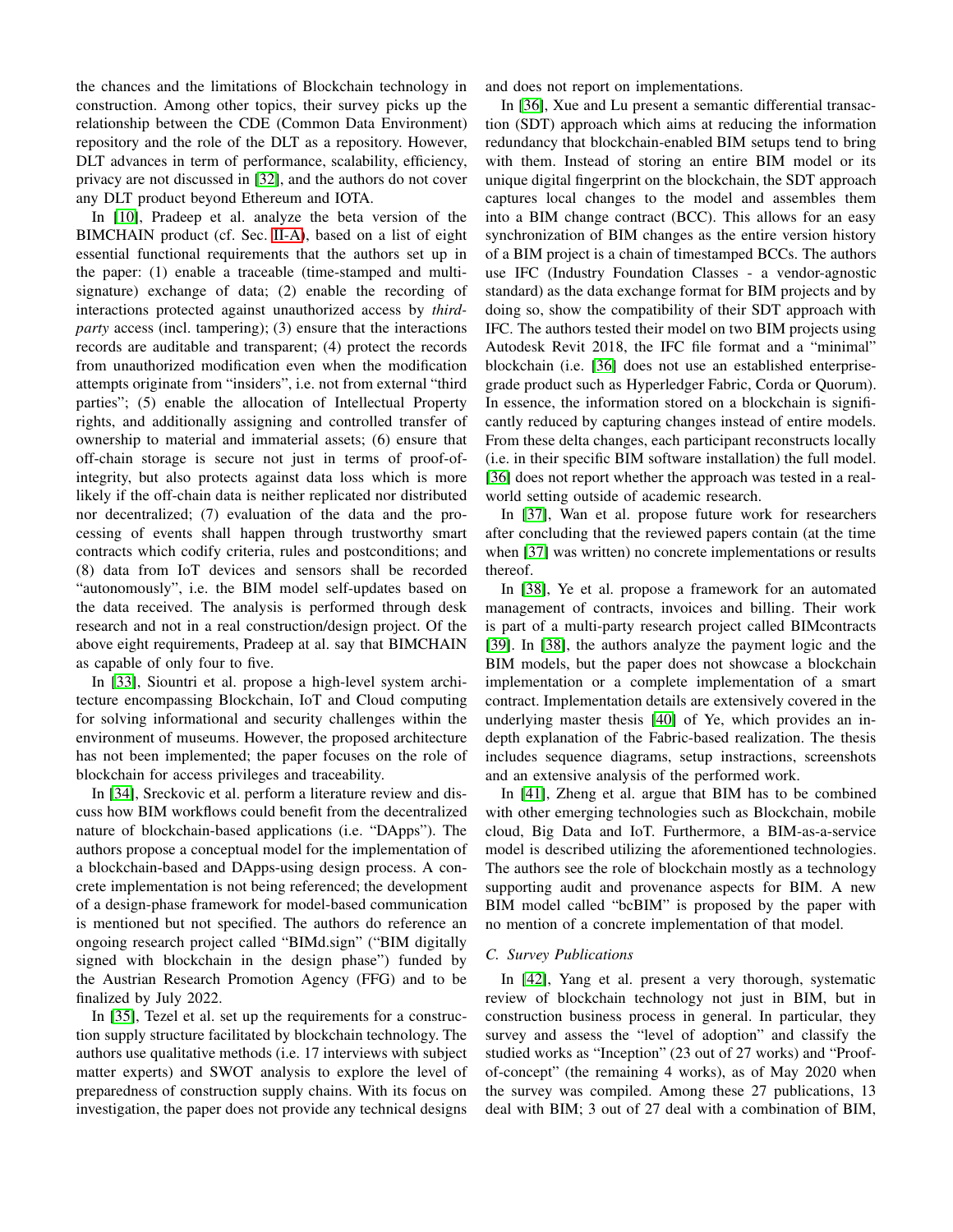DLT and IoT/smart sensors and others deal with a combination of IoT and/or RFID with DLT but without BIM. It should be noted that [\[42\]](#page-5-26) does not cover the publications/projects that we have covered above (specifically [\[10\]](#page-4-9)–[\[15\]](#page-4-14), [\[17\]](#page-5-1), [\[18\]](#page-5-2), [\[20\]](#page-5-4)– [\[28\]](#page-5-12), [\[31\]](#page-5-15)–[\[41\]](#page-5-25), [\[43\]](#page-5-27), [\[44\]](#page-5-28)), with the exception of [\[19\]](#page-5-3), [\[29\]](#page-5-13) and [\[30\]](#page-5-14) which [\[42\]](#page-5-26) mentions only briefly. The following relevant papers from 2019 and later are covered by Yang as well:

- In [\[45\]](#page-5-29), Di Giuda et al. highlight the benefits of the use of Blockchain Technology in BIM and show smart contracts as a secure and effective means of stakeholder interaction throughout the design, bid, construction and operation phases.
- In [\[16\]](#page-5-0), Elghaish et al. present a framework for the integrated project delivery in the AEC sector, which includes an integration into existing BIM processes. The authors managed to build a web-based proof-of-concept providing a platform for financial transactions among design and construction project participants and by doing so go beyond the conceptual level through exploring a case-project proving the concept.
- In [\[46\]](#page-5-30), Liu et al. look at Blockchain Technology and BIM from a sustainable design perspective and proposs the use of user-level driven smart contracts to enhance BIM systems to achieve better results in the context of sustainable building process. A Building Information Modeling and blockchain (BIM + BC) Sustainable Design Framework is outlined in the paper. No mention of an existing implementation of said framework is included in the paper.
- In [\[47\]](#page-5-31), Lokshina et al. look at Blockchain Technology as a complementary development to BIM and IoT in the context of smart buildings and their operation. The authors see benefits in the areas of construction efficiency, safety of humans, and the security of data/information. No real-world implementation to such a complementary system is mentioned in the paper.
- In [\[48\]](#page-5-32), Shojaei et al. present a small use case that they plan to implement using the Hyperledger Fabric permissioned Blockchain; no current implementation is reported, though. The authors do not discuss existing industry offerings, such as BIMCHAIN.

In [\[44\]](#page-5-28), Kasten provides a comprehensive literature review of blockchain in engineering and manufacturing research papers. Most of the reviewed papers see the implementation of their findings as an important next step but cannot look back at any implementation themselves. Of the 40+ publications covered in this technical report, Kasten only covers six: [\[24\]](#page-5-8), [\[27\]](#page-5-11), [\[28\]](#page-5-12), [\[30\]](#page-5-14), [\[41\]](#page-5-25), [\[46\]](#page-5-30).

An overview of the potentials and roles of Blockchain for the built environment from the perspective of an engineering bureau is presented in [\[3\]](#page-4-2), [\[49\]](#page-5-33).

#### III. CONCLUSION

With several proof-of-concept and prototypic implementations appearing in 2020, the application of DLT/blockchain to BIM topics sees a further increase in interest. Originally driven by academic researchers, we have found that consortial projects increasingly include industrial partners with real-world BIM deployments. Interestingly, very few of the surveyed publications refer to enterprise-grade R3 Corda or Quorum ledgers, and other technologies such as Hashgraph Hedera or Algorand are not mentioned at all. When it comes to specific products and implementations, the authors look at Hyperledger Fabric and (generic) Ethereum.

The activities described in the surveyed publications are mostly kickstarted by groups in the AEC domain (architecture/engineering/construction), and the choice of the specific blockchain technology is not a top priority - the efforts overwhelmingly focus on aligning BIM processes and data with the architectural aspects of a DLT-based collaboration setting.

In four papers ( [\[12\]](#page-4-11), [\[31\]](#page-5-15), [\[36\]](#page-5-20), [\[40\]](#page-5-24)), implemented prototypes are described, and thus valuable insights into the practicality of a blockchain-enabled BIM approach are provided. [\[40\]](#page-5-24) uses Hyperledger Fabric and describes the implementation in great detail. [\[12\]](#page-4-11) uses Ethereum and Revit (connected using the Rhino framework); [\[31\]](#page-5-15) uses Git for BIM model storage as an intermediate replacement for a blockchain, and [\[36\]](#page-5-20) uses a "minimal blockchain" (simulator) for a proof-ofconcept.

#### **REFERENCES**

- <span id="page-4-0"></span>[1] Deutsche Bahn AG, "Deutsche Bahn 2018 Integrated Report," Online: https://ir.deutschebahn.com/en/home.
- <span id="page-4-1"></span>[2] Paras Taneja (Autodesk Univerity). Scope of Blockchain in BIM. [Online]. Available: <https://www.autodesk.com/autodesk-university/article/Scope-Blockchain-BIM-2020>
- <span id="page-4-2"></span>[3] Blockchain and the Built Environment. [Online]. Available: https://www.arup.com/perspectives/publications/research/section/blockchain-and-the-bu
- <span id="page-4-3"></span>[4] C. Gorenflo, S. Lee, L. Golab, and S. Keshav, "FastFabric: Scaling Hyperledger Fabric to 20,000 Transactions per Second," 2019.
- <span id="page-4-4"></span>[5] A. Kernahan, U. Bernskov, and R. Beck, "Blockchain out of the Box– Where is the Blockchain in Blockchain-as-a-Service?" in *Proceedings of the 54th Hawaii International Conference on System Sciences*, p. 4281.<br>[6] H. Fabric. Taking ledger snapshots and using
- <span id="page-4-5"></span>H. Fabric. Taking ledger snapshots and using<br>them to join channels. [Online]. Available: to join channels. [https://hyperledger-fabric.readthedocs.io/en/latest/peer](https://hyperledger-fabric.readthedocs.io/en/latest/peer_ledger_snapshot.html)\_ledger\_snapshot.html
- <span id="page-4-6"></span>[7] M. Florian, S. Beaucamp, S. Henningsen, and B. Scheuermann, "Erasing Data from Blockchain Nodes," 04 2019.
- <span id="page-4-7"></span>[8] M. Kuperberg, "Towards Enabling Deletion in Append-Only Blockchains to Support Data Growth Management and GDPR Compliance," in *2020 IEEE International Conference on Blockchain (Blockchain)*, 2020, pp. 393–400.
- <span id="page-4-8"></span>[9] Your BIM augmented by Blockchain. [Online]. Available: <https://bimchain.io/>
- <span id="page-4-9"></span>[10] A. S. Erri Pradeep, R. Amor, and T. Yiu, "Blockchain Improving Trust in BIM Data Exchange: A Case Study on BIMCHAIN," 11 2020, pp. 1174–1183.
- <span id="page-4-10"></span>[11] A. Akbarieh, L. B. Jayasinghe, D. Waldmann, and F. N. Teferle, "BIM-Based End-of-Lifecycle Decision Making and Digital Deconstruction: Literature Review," *Sustainability*, vol. 12, no. 7, p. 2670, 2020.
- <span id="page-4-11"></span>[12] T. Dounas, D. Lombardi, and W. Jabi, "Framework for decentralised architectural design BIM and Blockchain integration," *International Journal of Architectural Computing*, vol. 0, no. 0, p. 1478077120963376, 0. [Online]. Available:<https://doi.org/10.1177/1478077120963376>
- <span id="page-4-12"></span>[13] A. Fitriawijaya, T. Hsin-Hsuan *et al.*, "A Blockchain Approach to Supply Chain Management in a BIM-Enabled Environment," 2019.
- <span id="page-4-13"></span>[14] A. Hijazi, S. Perera, A. Alashwal, and R. Calheiros, "Enabling a Single Source of Truth Through BIM and Blockchain Integration," 11 2019.
- <span id="page-4-14"></span>[15] J. Hunhevicz, P.-A. Brasey, M. Bonanomi, and D. Hall, "Blockchain and Smart Contracts for Integrated Project Delivery: Inspiration from the Commons," 10 2020.